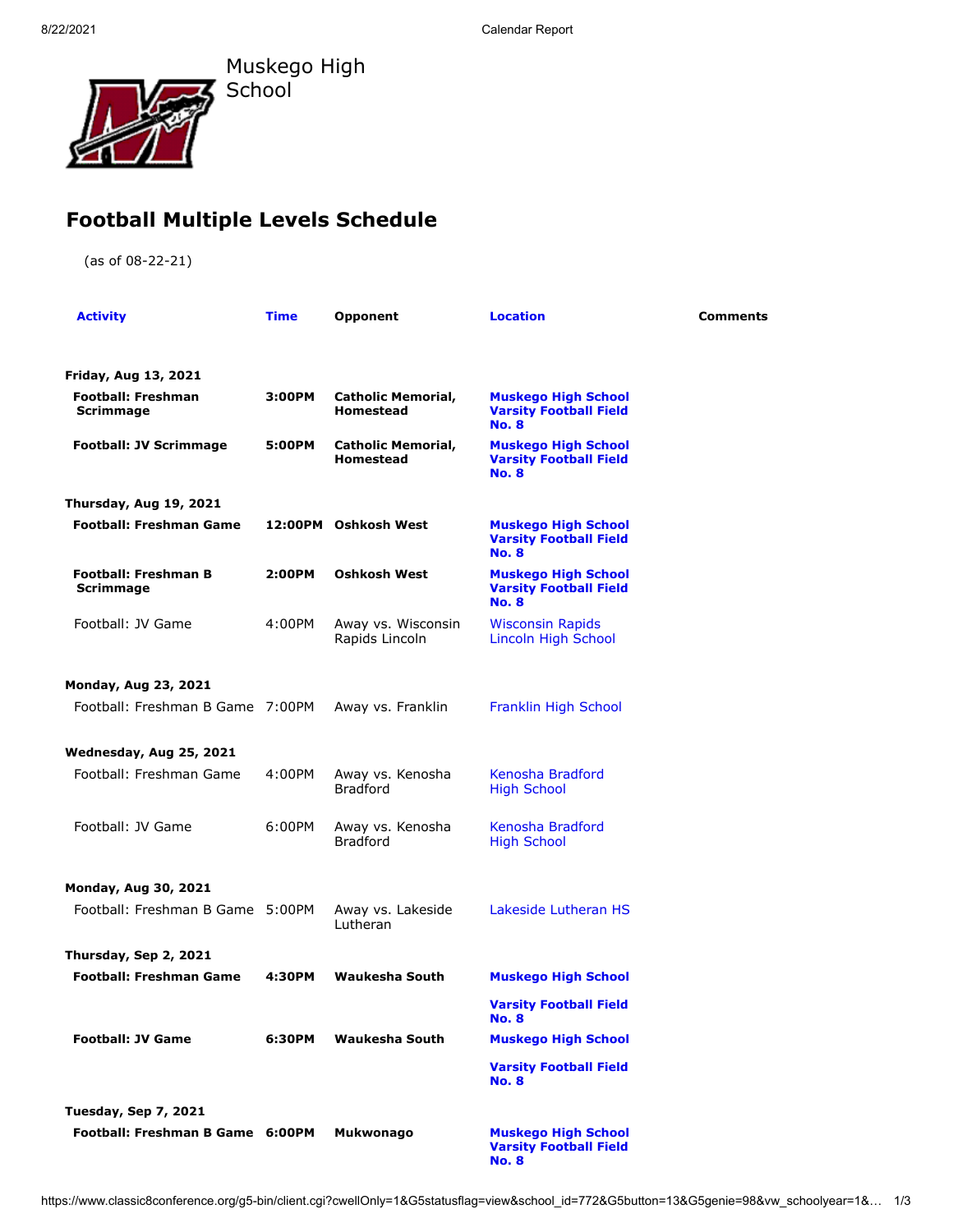| 8/22/2021 |
|-----------|
|           |

Calendar Report

| <b>Activity</b>                                                 | <b>Time</b> | Opponent                                                   | <b>Location</b>                                                             | <b>Comments</b>       |
|-----------------------------------------------------------------|-------------|------------------------------------------------------------|-----------------------------------------------------------------------------|-----------------------|
| Thursday, Sep 9, 2021                                           |             |                                                            |                                                                             |                       |
| Football: Freshman Game                                         | 4:30PM      | Away vs. Mukwonago                                         | Mukwonago High<br><b>School</b>                                             |                       |
| Football: JV Game                                               | 6:30PM      | Away vs. Mukwonago                                         | Mukwonago High<br><b>School</b>                                             |                       |
|                                                                 |             |                                                            |                                                                             |                       |
| <b>Monday, Sep 13, 2021</b><br>Football: Freshman B Game 6:00PM |             | Away vs.<br>Oconomowoc                                     | Oconomowoc High<br><b>School</b>                                            | Freshmen Reserve Game |
| Thursday, Sep 16, 2021                                          |             |                                                            |                                                                             |                       |
| <b>Football: Freshman Game</b>                                  | 4:30PM      | <b>Oconomowoc</b>                                          | <b>Muskego High School</b>                                                  |                       |
|                                                                 |             |                                                            | <b>Varsity Football Field</b><br><b>No. 8</b>                               |                       |
| <b>Football: JV Game</b>                                        | 6:30PM      | <b>Oconomowoc</b>                                          | <b>Muskego High School</b>                                                  |                       |
|                                                                 |             |                                                            | <b>Varsity Football Field</b><br><b>No. 8</b>                               |                       |
| <b>Monday, Sep 20, 2021</b><br>Football: Freshman B Game 6:30PM |             | <b>Arrowhead</b>                                           | <b>Muskego High School</b><br><b>Varsity Football Field</b><br><b>No. 8</b> |                       |
| Thursday, Sep 23, 2021                                          |             |                                                            |                                                                             |                       |
| Football: Freshman Game                                         | 4:30PM      | Away vs. Arrowhead                                         | <b>Arrowhead High</b><br><b>School</b>                                      |                       |
| Football: JV Game                                               | 6:30PM      | Away vs. Arrowhead                                         | <b>Arrowhead High</b><br><b>School</b>                                      |                       |
|                                                                 |             |                                                            |                                                                             |                       |
| Thursday, Sep 30, 2021<br><b>Football: Freshman Game</b>        | 4:30PM      | Waukesha West                                              | <b>Muskego High School</b>                                                  |                       |
|                                                                 |             |                                                            | <b>Varsity Football Field</b>                                               |                       |
| <b>Football: JV Game</b>                                        | 6:30PM      | <b>Waukesha West</b>                                       | <b>No. 8</b><br><b>Muskego High School</b>                                  |                       |
|                                                                 |             |                                                            | <b>Varsity Football Field</b><br><b>No. 8</b>                               |                       |
| <b>Monday, Oct 4, 2021</b><br>Football: Freshman B Game 6:30PM  |             | <b>Rufus King</b>                                          | <b>Muskego High School</b><br><b>Varsity Football Field</b><br><b>No. 8</b> |                       |
| Thursday, Oct 7, 2021                                           |             |                                                            |                                                                             |                       |
| Football: Freshman Game                                         | 4:30PM      | Away vs. Kettle<br>Moraine                                 | Kettle Moraine High<br><b>School</b>                                        |                       |
| Football: JV Game                                               | 6:30PM      | Away vs. Kettle<br>Moraine                                 | Kettle Moraine High<br><b>School</b>                                        |                       |
|                                                                 |             |                                                            |                                                                             |                       |
| Monday, Oct 11, 2021<br><b>Football: Freshman Game</b>          | 6:30PM      | <b>Milwaukee School of</b><br><b>Excellence</b>            | <b>Muskego High School</b><br><b>Varsity Football Field</b><br><b>No. 8</b> |                       |
| <b>Football: Freshman Game</b>                                  | 6:30PM      | Milwaukee Excellence Muskego High School<br><b>Charter</b> | <b>Varsity Football Field</b><br><b>No. 8</b>                               |                       |

## **Thursday, Oct 14, 2021**